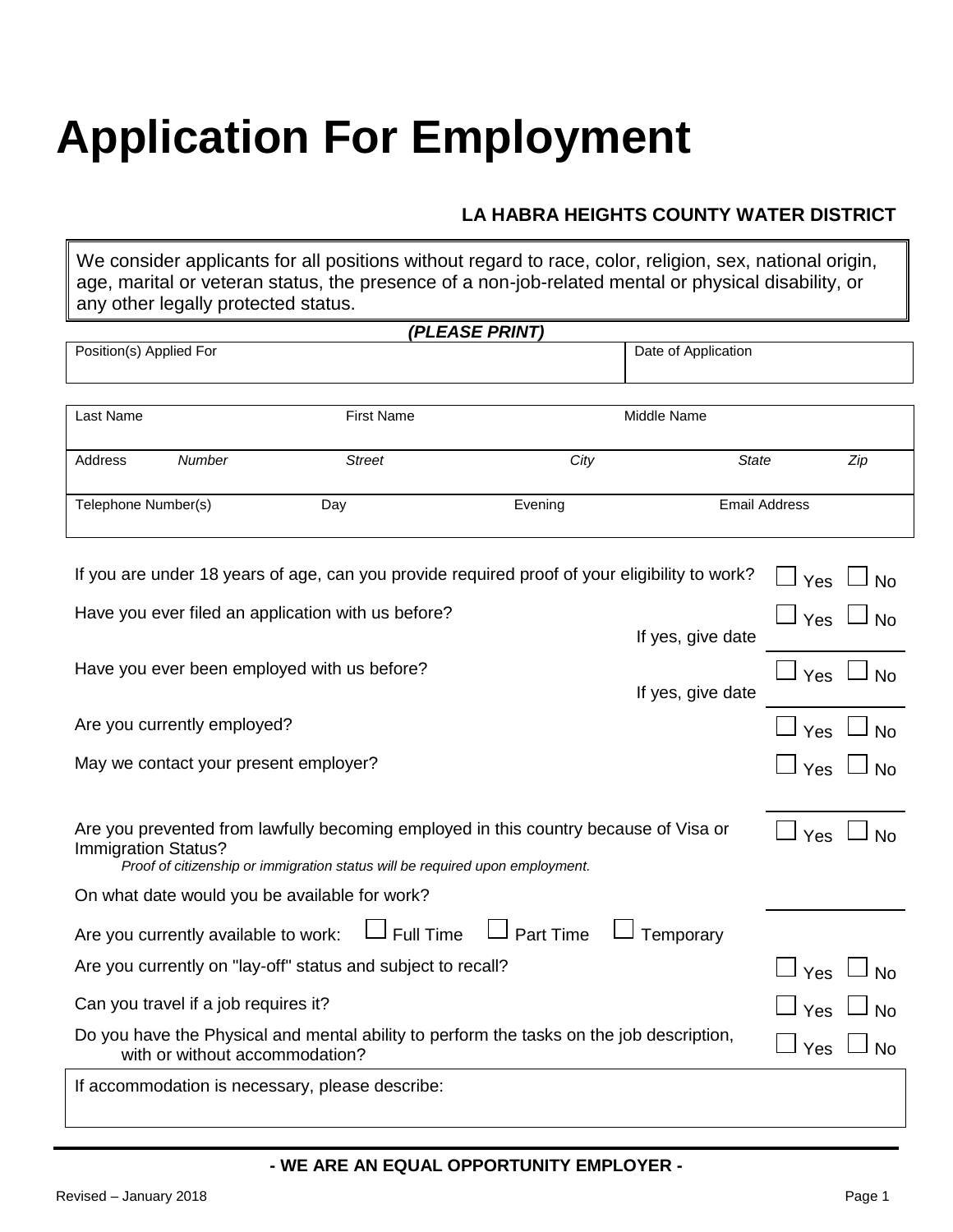# **Education LA HABRA HEIGHTS COUNTY WATER DISTRICT**

|                                                                                                   | <b>High School</b>           |    |    |    | Undergraduate College/University* |                |   |   |
|---------------------------------------------------------------------------------------------------|------------------------------|----|----|----|-----------------------------------|----------------|---|---|
| School Name, Location and Phone Number                                                            |                              |    |    |    |                                   |                |   |   |
| Did you receive a high school diploma or G.E.D.<br>equivalent?                                    | No (circle one)<br>Yes<br>or |    |    |    |                                   |                |   |   |
| Years Completed ('X" highest level completed)                                                     | 9                            | 10 | 11 | 12 | 1                                 | $\overline{2}$ | 3 | 4 |
| Describe Course of Study                                                                          |                              |    |    |    |                                   |                |   |   |
| Describe any specialized training,<br>apprenticeship, skills and extra curricular<br>activities   |                              |    |    |    |                                   |                |   |   |
| Describe any honors you have received                                                             |                              |    |    |    |                                   |                |   |   |
| State any additional information you feel may be<br>helpful to us in considering your application |                              |    |    |    |                                   |                |   |   |

\*Education beyond the requirements on the job description or not related to the job for which you are applying need not be listed.

List professional, trade, business or civic activities and offices held. Summarize special job-related skills and qualifications acquired from employment or other experience. Specify any languages, other than English, that you can speak, read and/or write these languages.

\_\_\_\_\_\_\_\_\_\_\_\_\_\_\_\_\_\_\_\_\_\_\_\_\_\_\_\_\_\_\_\_\_\_\_\_\_\_\_\_\_\_\_\_\_\_\_\_\_\_\_\_\_\_\_\_\_\_\_\_\_\_\_\_\_\_\_\_\_\_\_\_\_\_\_\_\_\_\_\_\_\_\_\_\_

\_\_\_\_\_\_\_\_\_\_\_\_\_\_\_\_\_\_\_\_\_\_\_\_\_\_\_\_\_\_\_\_\_\_\_\_\_\_\_\_\_\_\_\_\_\_\_\_\_\_\_\_\_\_\_\_\_\_\_\_\_\_\_\_\_\_\_\_\_\_\_\_\_\_\_\_\_\_\_\_\_\_\_\_\_

*You may exclude memberships which would reveal sex, race, religion, national origin, age, ancestry, or handicap or other protected status:*

## **References**

Give name, address and telephone number of three business references who are not related to you.

|    | <b>Name</b> | <b>Address</b> | <b>Telephone</b><br>Number |
|----|-------------|----------------|----------------------------|
| 1. |             |                |                            |
|    |             |                |                            |
| 2. |             |                |                            |
|    |             |                |                            |
| 3. |             |                |                            |
|    |             |                |                            |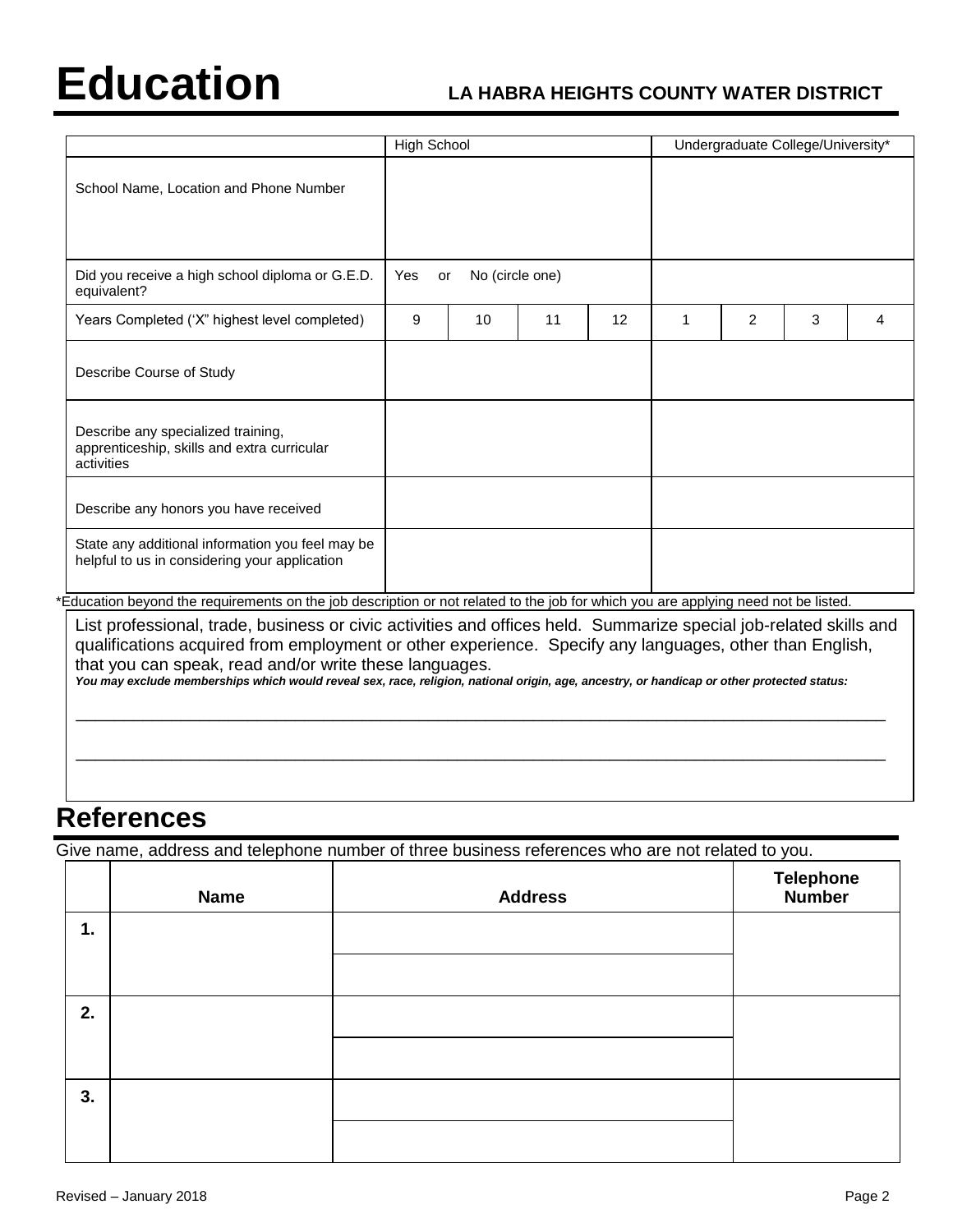# **Employment Experience**

### **LA HABRA HEIGHTS COUNTY WATER DISTRICT**

Start with your present or last job. Include military service assignments and volunteer activities which relate to the job for which you are applying. You may exclude organizations which indicate race, color, religion, gender, national origin, mental or physical disability or other protected status.

| 1. | Employer                | Dates Employed |                     |                           | <b>Work Performed</b> |  |
|----|-------------------------|----------------|---------------------|---------------------------|-----------------------|--|
|    |                         |                | From                | To                        |                       |  |
|    | Address                 |                |                     |                           |                       |  |
|    | Job Title<br>Supervisor |                | Telephone Number(s) |                           |                       |  |
|    | Reason for Leaving      |                |                     |                           |                       |  |
| 2. | Employer                |                | Dates Employed      |                           | <b>Work Performed</b> |  |
|    |                         |                | From                | To                        |                       |  |
|    | Address                 |                |                     |                           |                       |  |
|    | Job Title<br>Supervisor |                | Telephone Number(s) |                           |                       |  |
|    | Reason for Leaving      |                |                     |                           |                       |  |
| 3. | Employer                |                |                     | Dates Employed            | <b>Work Performed</b> |  |
|    |                         |                | From                | To                        |                       |  |
|    | Address                 |                |                     |                           |                       |  |
|    | Job Title               | Supervisor     | Telephone Number(s) |                           |                       |  |
|    | Reason for Leaving      |                |                     |                           |                       |  |
| 4. | Employer<br>Address     |                |                     | Dates Employed            | <b>Work Performed</b> |  |
|    |                         |                | From                | $\overline{\mathsf{T}}$ o |                       |  |
|    | Job Title               | Supervisor     | Telephone Number(s) |                           |                       |  |
|    | Reason for Leaving      |                |                     |                           |                       |  |

If you need additional space, please continue on a separate sheet of paper.